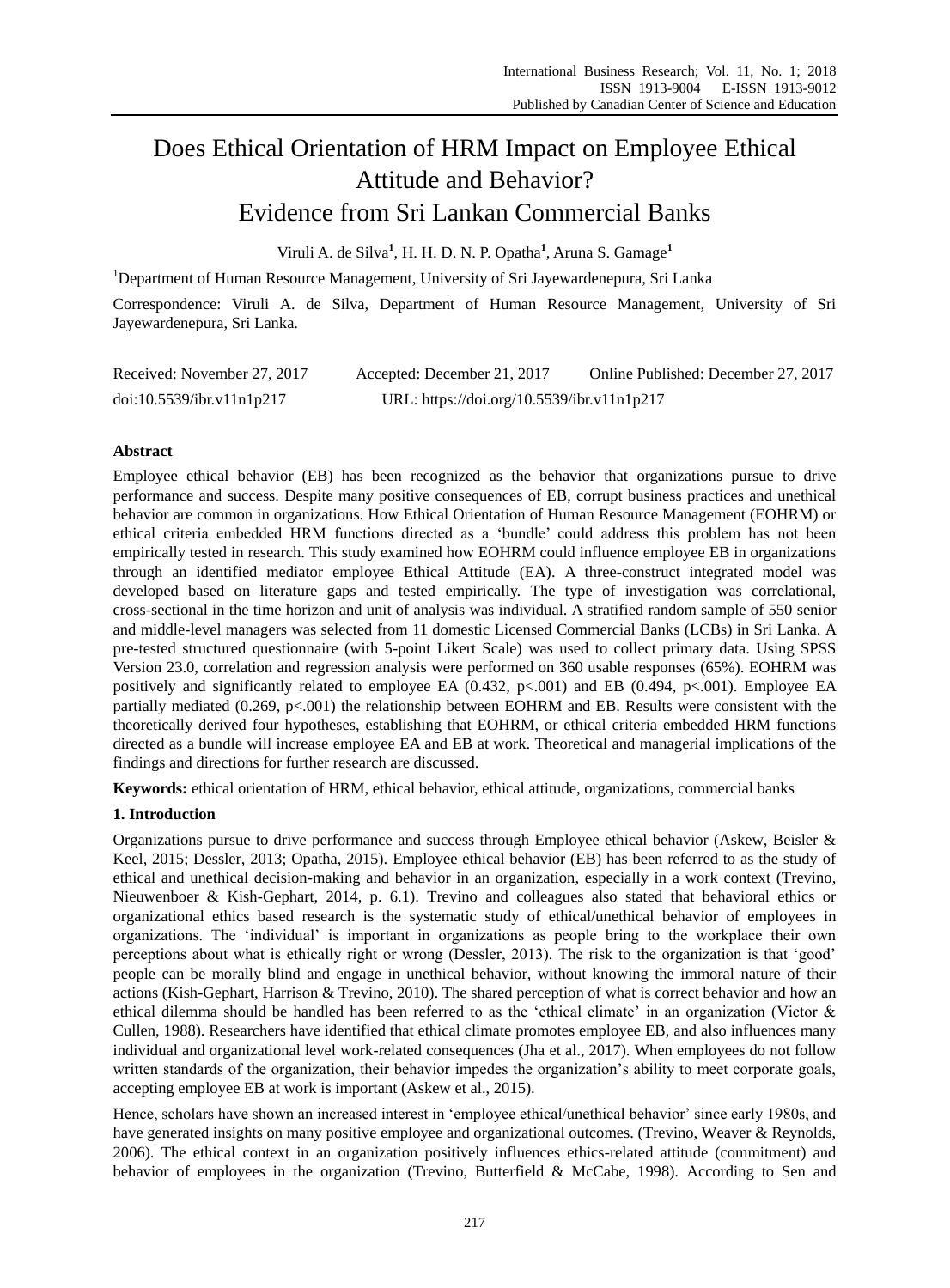Bhattacharya (2001), the perceptions of ethical or socially responsible behavior in an organization could positively influence customer purchase behavior. Ethical image or reputation has been valued as one of the key attributes of a company's ability to attract and retain talent (Foote & Ruona, 2008). Baker, Hunt and Andrews (2006) identified that Corporate Ethical Values direct employee EB in organizations, and higher the EB, higher the employee performance of Organizational Citizenship Behavior (OCB). They also found that the increased OCB due to enhanced EB may result in higher organizational performance. Thus, "Organizations need employees to behave ethically to produce positive outcomes that are beneficial" (Askew et al., 2015, p. 107). However, managing employee EB at work is a great challenge faced by organizations, locally as well as globally.

Despite many positive consequences of employee EB, growing unethical behavior of employees in business organizations and its negative impact on the organization, economy and the society has become a global concern over the past two decades (De Silva and Opatha, 2015). For more than 30 years researchers have tried to understand why employees behave unethically at work (Kish-Gephart et al., 2010). Unethical behavior of employees violates the generally accepted moral norms, increasing the risks of high-cost burdens to the company (Kaptein, 2011). Immoral behavior of employees challenges the ethical nature of business organizations, drawing immediate attention for more innovative theoretical and empirical research on organizational ethics (De Silva and Opatha, 2015).

The financial giants world over have not been immune to this problem. The financial crisis of 2007 in the West is a notable example of serious negative consequences of unethical behavior of employees in large global banks (Curtis, 2008). Finch (2017) reported that according to data from Boston Consulting Group, banks globally have paid \$321 billion in fines since 2008 for consequences of many corrupt business practices and unethical behavior of employees. Banks world over, face a great challenge in generating, maintaining and retaining ethical employees at work, due to high competitiveness in the banking industry and rapid technological changes, such as digitization. Organizations are highly concerned about employee unethical behavior due to its many negative consequences (Askew et al., 2015). Decrease in organizational performance, financial losses, damage to the corporate image/reputation, loss of public trust and confidence, loss of customers and market share, financial losses due to lawsuits are few examples of such negative consequences. The 'Asia-Pacific Fraud Survey–2017' by Earnest & Young had revealed alarming ethical lapses in business organizations in the Asia-Pacific region, where Sri Lanka is also a member country. Growing corrupt business practices and employee unethical behavior justify leading scholars and professionals to review what is being done and create new strategies to manage ethics in organizations (Palomino and Martínez, 2011). Authors conducted this research in the banking industry of their home country, Sri Lanka, due to many motivational factors.

## *1.1 Problem Context and Significance of the Study*

The banking industry of a country plays a significant role in growth and sustainability of its national economy. The Banking Sector in Sri Lanka is of no exception. It comprised of 25 Licensed Commercial Banks (LCBs: 13 domestic and 12 foreign) and seven Licensed Specialized Banks (LSBs), with a total of 6659 bank branches and outlets operating island-wide, as of December 31, 2016 (The Central Bank of Sri Lanka, Annual Report 2016, p. 245). The Banking Industry in Sri Lanka accounted for 68.7% of the total assets of the Financial Sector by end 2016 and the LCBs accounted for the majority of the assets (51%). Banks do business with public money, thus depend on public trust and confidence for the growth and stability of their business. The employee EB is crucial for banks to establish and maintain an ethical image in the society. Ethical/unethical behavior of employees in local banks have a strong indirect impact on the growth and sustainability of the national economy. Hence, enhancing employee ethicality towards EB at work in banks is vital for the growth and stability of the Banking Sector and the national economy of Sri Lanka.

The Banking Sector in Sri Lanka had grown rapidly over the past two decades, increasing the number of new banks (domestic and foreign) and branches/service outlets of the banks (The Central Bank of Sri Lanka/ Annual Report 2016). The rapid growth in the local banking industry and technological advancements towards digitization, have intensified the competition among banks. The intense competition among players in the financial market had increased challenges and risks to banks, exposing their employees for unethical practices/behaviors to achieve growth targets. The local media had highlighted such incidents of corrupt and unethical behavior of employees in banks operating in Sri Lanka over the past two decades: the collapse of the Pramuka Savings and Development Bank in 2002; the Standard Chartered Bank, Colombo branch hedging transaction with the Ceylon Petroleum Corporation (CPC) amounting to US \$ 800 million in 2008 (Sunday times.lk/August 2, 2009); the 'white-collar' crime in HSBC Bank, Colombo branch, where five senior managers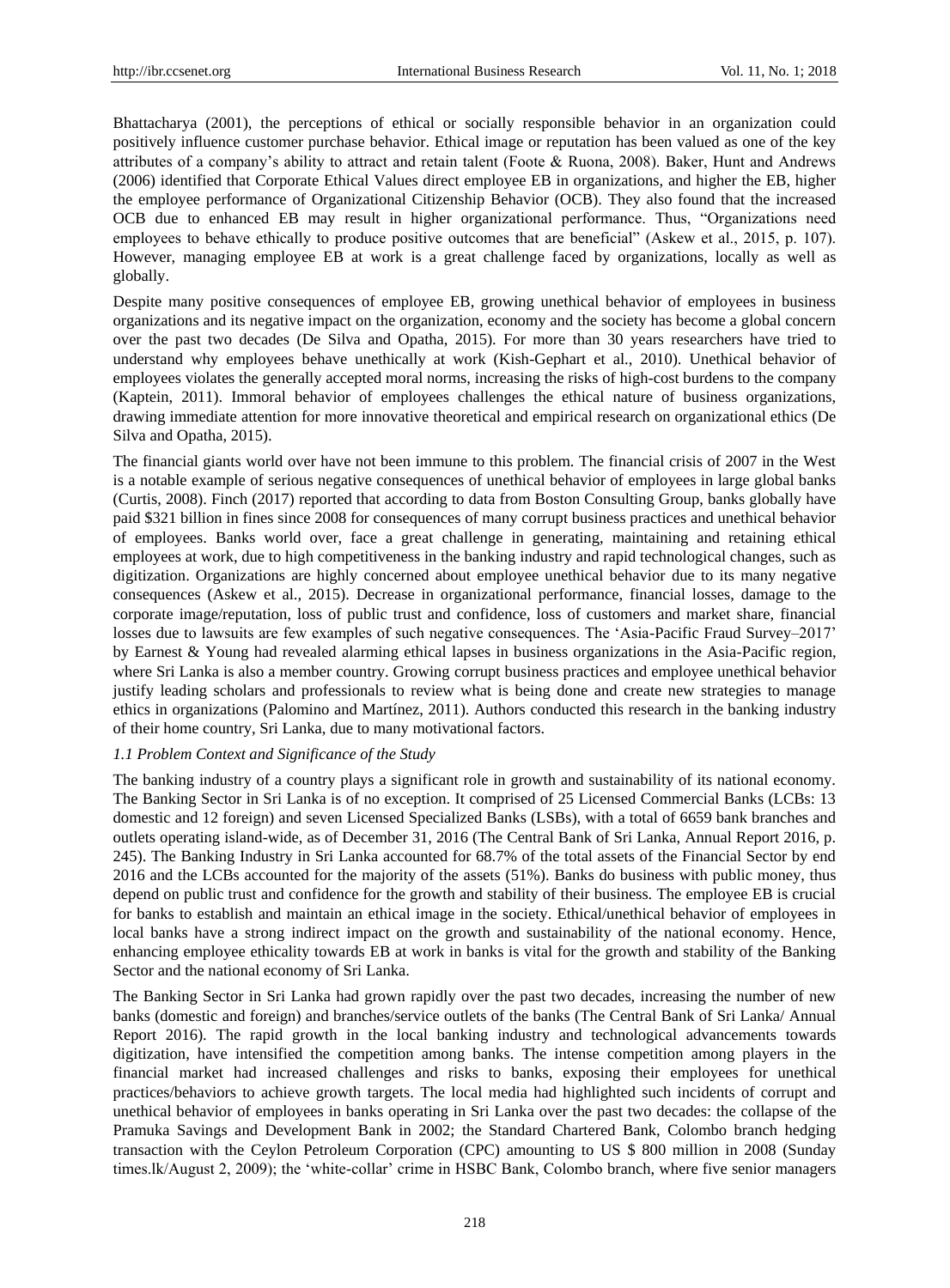were sacked after investigations into allegations of unethical behavior at work (sundaytimes.lk/June 19, 2016) are few notable examples.

At present, the banks in Sri Lanka do not explicitly embed ethical criteria into their HRM functions and direct them as a 'bundle' to enhance employee ethicality towards EB at work. Instead, banks use a few selected HRM functions, such as recruitment, induction, training & development in isolation to promote values of banks and EB among employees. There are no theoretical or empirical research that have been conducted in Sri Lanka to explore the impact of EOHRM towards employee EB in the banking industry. The authors identified this as a vital contextual and an empirical research gap. The study extended the existing knowledge frontier and bridged this research gap contributing to the existing knowledge in literature with significant practical/managerial implications.

# *1.2 Extending the Existing Knowledge Frontier*

In this study, the authors extended the existing knowledge based on key research gaps identified in previous literature on the link: HRM functions and employee EB. Early researchers have identified many factors that influence employee EB. For instance, Situational-Individual interaction model by Trevino (1986, p. 603) examined the influence of individual cognitions (stage of cognitive moral development) on ethical/unethical behavior of employees. In this model, Trevino (1986) proposed two sets of moderating factors: (i) individual factors and (ii) situational factors. Ferrell and Gresham (1985, p. 89) recommended a contingency framework for marketers for ethical/unethical behavior which examined the influence of (i) Individual factors, (ii) Significant others and (iii) Opportunity for action. Jones (1991) proposed an 'Issue-Contingent' model named 'Moral Intensity Model.' This Model examined the 'intensity' of a moral situation, or the characteristics of the issue itself which influenced ethical decision-making and behavior. In a recent empirical study conducted in Sri Lanka, the researchers (Samaranayake & Jayasena, 2012) found that bankers' attitude and personal normative beliefs significantly explained their intention to behave ethically/unethically in an information technology context. Dessler (2013) and Opatha (2015) suggested that factors such as moral awareness, managers themselves, moral engagement, morality, unmet goals, rewards etc. would influence employee EB. In a recent meta-review, Lehnert et al., (2015) had summarized results of over 400 empirical research conducted on individual ethical decision-making and behavior over the past three decades. The researchers of this study recommended that more future research is needed on interaction effects (e.g., moderators and mediators) on ethical decision-making and behavior in organizations, as only 8% of the total studies they reviewed had explored such effects.

Research on HRM in promoting ethics and EB in organizations have become a vital research domain as HRM practices are believed to have a heavy influence on employee behavior (Palomino & Martinez, 2011). The influence of HRM on employee EB totally depends on the standing of HRM functions in the organization (Foote, 2001). HRM functions play a proactive role in building an ethical culture and climate in the organization (Parboteeaha et al., 2014). Researchers have argued that HRM has an ethical dimension. Thus HRM functions should be ethically oriented. However, the focus of ethical orientation of HRM in the previous literature is on the social/wellbeing of the employee (Winstanley and Woodall, 2000; Greenwood, 2013). That is to perform HRM functions ethically towards the social/wellbeing of the employees. The previous empirical literature does not discuss how ethical orientation of HRM could be used to enhance ethicality of employees towards employee EB at work. Further, the influence of mediating or moderating factors on employee ethical decision-making and behavior also has not been explored in previous studies (Lehnert et al., 2015). The authors identified a vital theoretical, empirical and contextual research gap in existing literature. In order to bridge this knowledge gap to a certain extent, the authors present this paper based on a recent empirical study on the influence of EOHRM on employee EA and EB of employees in commercial banks operating in Sri Lanka. This is an original contribution to the existing knowledge in HRM-ethics literature.

Ethical Orientation of HRM (EOHRM) is a new concept in HRM literature (De Silva & Opatha, 2015). It has been defined as "the extent to which HRM functions have been directed to create, enhance and maintain ethicality within employees, to generate an ethical workforce in the organization (De Silva, Opatha & Gamage, 2016, p. 156)." This has been considered as the working definition for EOHRM in this study. EOHRM has also been explained as 'the bundle' of ethical criteria embedded HRM functions directed towards enhancing employee EB in organizations (p. 156). The influence of EOHRM on employee EA and employee EB at work has not been examined empirically, specifically in Sri Lanka and perhaps globally. The present study attempted to bridge the above knowledge gaps to a significant extent by exploring EOHRM towards employee EA and EB. The study has significant originality and vital managerial implications. Directions for future research in HRM-ethics and Organizational Behavior are also discussed.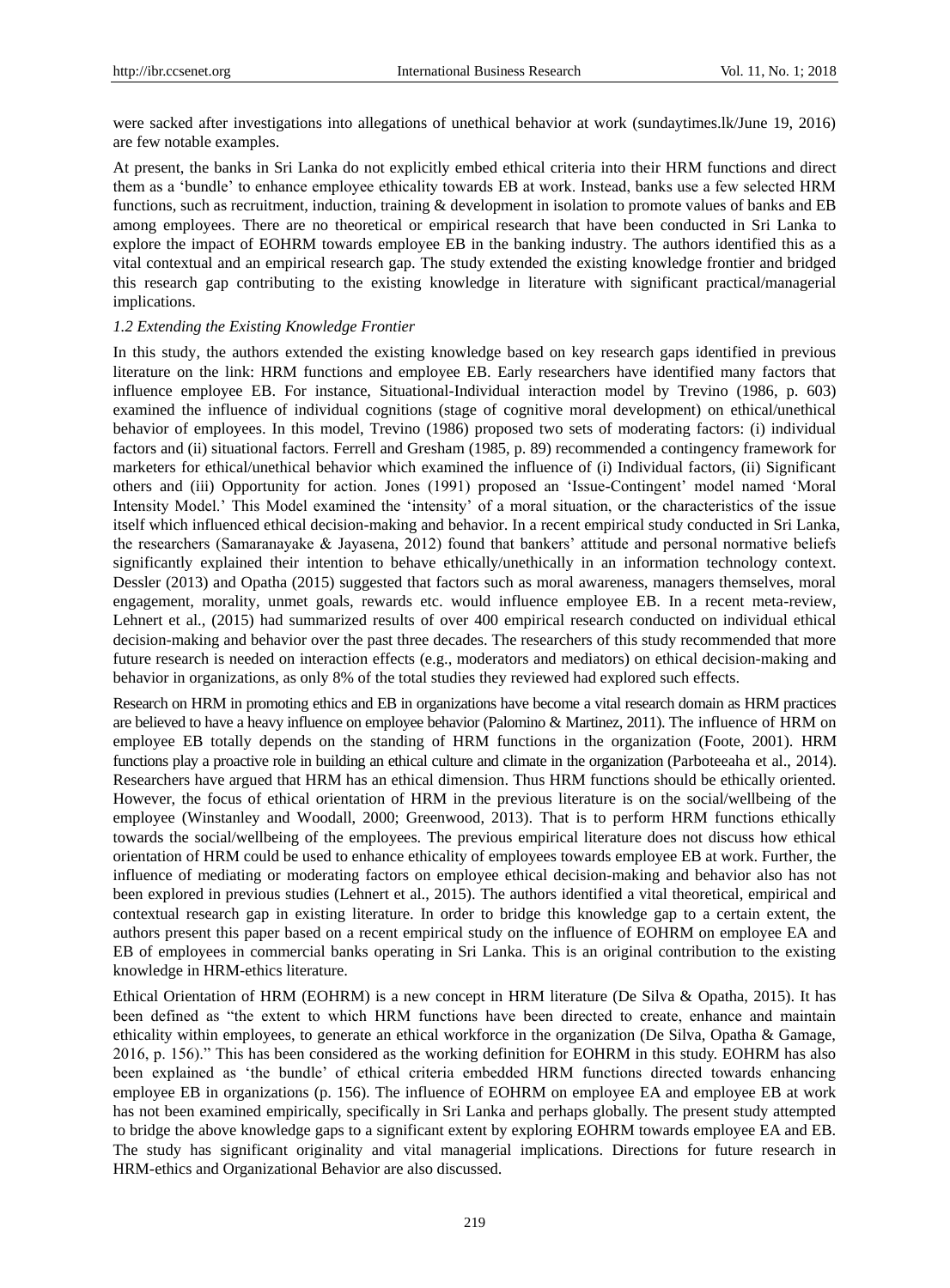Based on the above research gaps in literature, three specific research questions have been developed:

- (i) What is the impact of Ethical Orientation of HRM (EOHRM) on employee EB in organizations?
- (ii) What is the influence of Ethical Orientation of HRM (EOHRM) on employee EA towards employee EB in organizations?
- (iii) How would employee EA mediate the relationship between EOHRM and employee EB in organizations?

The authors developed three specific research objectives to address the above specific research questions:

- (i) To empirically investigate the impact of EOHRM on employee EB in organizations.
- (ii) To empirically examine the influence of EOHRM on employee EA in organizations.
- (ii) To empirically explore the mediating effect of employee EA on the relationship between EOHRM and EB of employees in organizations.

# **2. Literature Review**

# *2.1 Ethical Orientation of HRM (EOHRM)*

The role of ethics in HRM is a critical factor. Thus HRM functions should have an ethical orientation (Winstanly & Woodall, 2000; Dessler, 2013; Khan, 2014). The focus of ethical orientation of HRM in previous literature and the long-standing scholarly debate on 'Ethics-HRM' is on the 'social/wellbeing' aspect of the ethical dimension of HRM (Winstanly and Woodall, 2000; Greenwood, 2002; Wright & Snell, 2005; Greenwood 2013). This is to perform HRM functions ethically in organizations to maintain justice, fairness and well-being towards employees. In contrast to the above conventional view, De Silva, Opatha & Gamage (2016) identified that there exists a possible second connotation to the ethical dimension of HRM, labeled Ethical Orientation of HRM (EOHRM). The researchers defined EOHRM as "*the extent to which HRM functions have been directed to create, enhance and maintain ethicality within employees to generate an ethical workforce in the organization* (De Silva et al., 2016, p. 156)." In other words, EOHRM has been defined as '*the ethical criteria embedded HRM functions directed as a 'bundle' to enhance ethicality within employees towards EB in organizations* (p. 156). This process involves functional incorporation of ethics into the HR system/framework. This is in contrast to performing HRM functions ethically towards employee 'social/well-being' in organizations. Hence, EOHRM differs from the 'social/wellbeing' aspect of the ethical dimension of HRM, and is a new concept in HRM literature. Authors considered the above definition of EOHRM in De Silva et al. (2016, p. 156) as the working definition of this study.

#### *2.2 Employee Ethical Behavior (EB)*

There is no universally accepted definition for employee EB. According to Sims (1992, p. 506), EB is a concept which is "morally accepted as good and right, as opposed to bad or wrong in a particular setting." Treviño et al. (2006, p. 952) defined EB as "the individual behavior that is subject to or judged according to generally accepted moral norms of behavior." Further, employee EB has been referred to as the study of ethical and unethical decision-making and behavior in an organization, especially in a work context" (Trevino et al., 2014, p. 6.1). Based on the scholarly definitions in the existing literature, a working definition for employee EB for this study has been developed: *Ethical Behavior is to act in ways consistent with what society and self usually think are morally accepted as 'good' and 'right', as opposed to 'bad' or 'wrong' behavior in a particular situation.*

In their meta-review, Kish-Gephart et al. (2010) have noted that Rest Model (1986) has guided most of the previous research on behavioral ethics in organizations. The Rest Model (1986), as cited in Kish-Gephart et al. (2010), determined four stages of ethical decision-making and behavior: (i) *moral sensitivity* (awareness and interpretation of the moral problem); (ii) *moral judgement* (decision-making ability to distinguish right from wrong); (iii) *moral motivation* (prioritizing moral values) and (iv) *moral character* (courage, persistent, and strength of character). Further, employee EB is the outcome of four integrated psychological sub-processes: ethical sensitivity, ethical judgement, ethical motivation and ethical action (Rest, 1986, cited in Bebeau, 2002). Accordingly, authors too operationalized employee EB in this study under four dimensions: (i) ethical sensitivity, (ii) ethical judgement, (iii) ethical motivation and (iv) ethical action.

## *2.3 Employee Ethical Attitude (EA)*

Opatha (2015) recognized that "every human being has attitudes which have a significant impact on his/her behavior" (p. 74). Hence, to understand the concept of 'ethical attitude' it is essential to first understand the concept 'attitude.' Scholars have explained 'attitude' in many ways: Dunham (1984) identified that every attitude has three distinct components: cognitive, affective, and behavioral tendency. Robbins et al. (2014) stated that an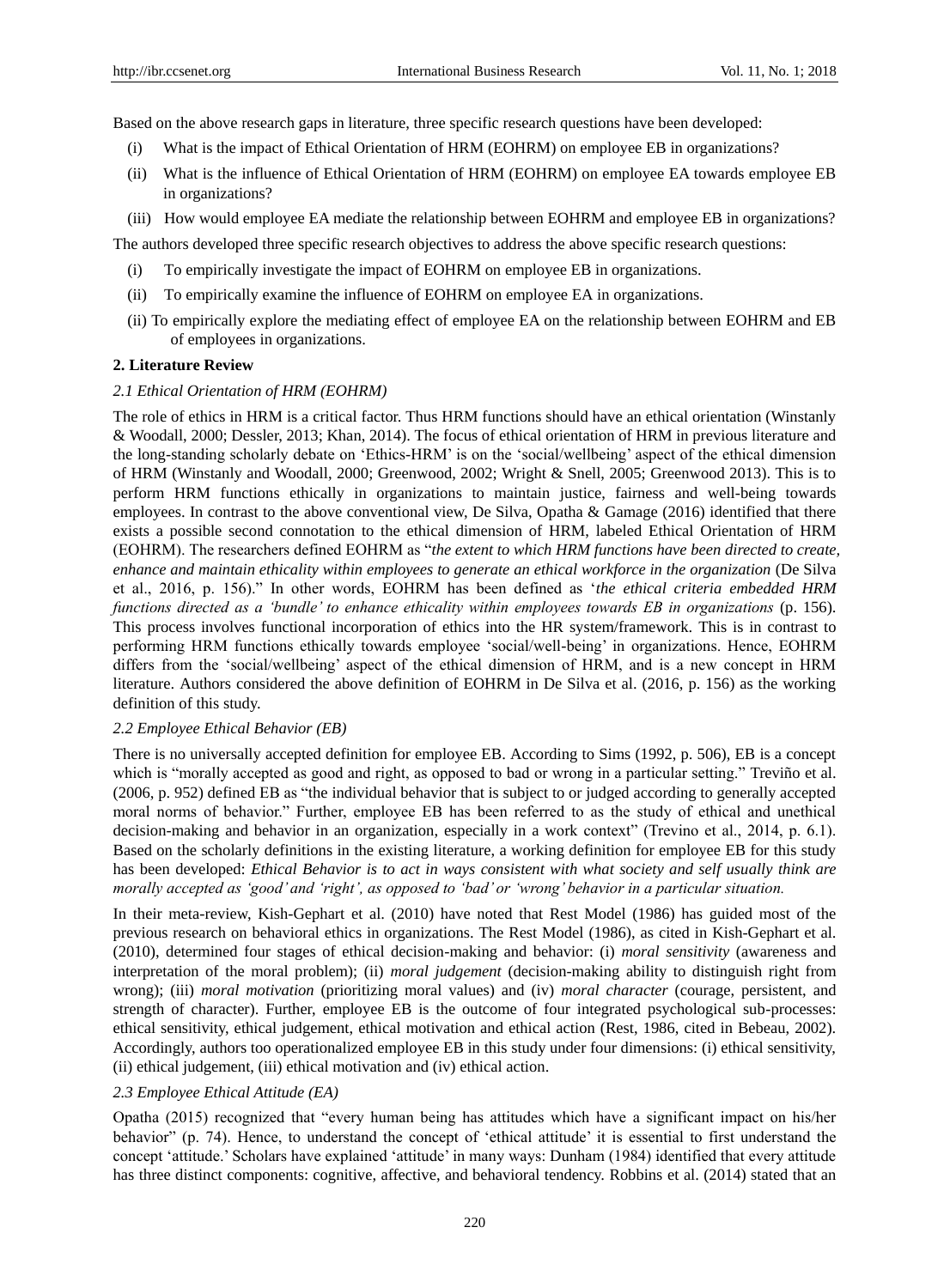attitude comprised of three components: (i) cognitive (evaluation), (ii) affective (feeling) and (iii) behavioral (action). Ethical attitude thus, invariably means 'an attitude with regard to ethics.' The 'object' of attitude here is 'ethics.' Recent scholars have defined 'ethics' as moral beliefs and rules or obligations about right and wrong (Opatha, 2010; Opatha & Teong, 2014). Accordingly, authors logically believed that EA has three components: (i) cognition or ethical evaluation, (ii) affect or ethical feelings and (iii) behavioral or intention to behave ethically towards the object 'ethics.' Based on existing scholarly arguments, authors developed a working definition for EA for this study: *Ethical Attitude is a psychological concept that shows how an employee thinks, feels and tends to behave with regard to ethics.* It may be positive, negative or indifferent. Hence, authors considered EA as a concept that consists of three dimensions: (i) beliefs (cognitive), (ii) feelings (affective) and (iii) intention to behave (behavioral) with regard to ethics.

# **3. Conceptual Model**

An integrated, three-construct Conceptual Model was developed based on key research gaps in literature. The three variables identified were: Ethical Orientation of HRM (EOHRM), employee ethical attitude (EA) and employee ethical behavior (EB). The model was empirically tested in LCBs operating in Sri Lanka. The study examined the impact of EOHRM or how ethical criteria embedded HRM functions directed as a 'bundle' would influence employee EA and EB at work. The mediating influence of employee EA on the relationship between EOHRM and employee EB was also examined. The schematic diagram of the Conceptual Model is given in Figure 1.



Mediator Figure 1. Conceptual Model

# *Source: constructed by the authors*

## *3.1 Development of Hypotheses*

Based on empirical evidence in existing literature and logical beliefs of the authors, four hypotheses (H1 to H4) were developed through deductive approach, to test the relationships among variables in the Conceptual Model.

# 3.1.1 Hypothesis 1, Relating EOHRM to Employee EB

The standing of HRM functions has a high impact on HRM's ability to influence employee EB (Foote, 2001). Research on HRM in promoting ethics had become a key research topic as HRM practices are believed to have a heavy influence on employees (Palomino & Martinez, 2011). Dessler (2013) has discussed how HRM functions could promote ethics and EB of employees in organizations. He stated that recruitment materials that emphasize ethics, honesty tests and background checks help to hire more ethical people (p. 467). Further, he argued that in order to promote employee EB at work, "Training should emphasize the moral underpinnings of the ethical choice and company's deep commitment to integrity and ethics (Dessler, 2013, p. 468). Thus, HRM functions have a strong link to employee EB. EOHRM is a new concept and "it is the extent to which HRM functions have been directed to create, enhance and maintain ethicality within employees to generate an ethical workforce (De Silva et al., 2016, p. 156)." Hence, authors logically believed that EOHRM has a strong influence on employee EB in organizations, and hypnotized that EOHRM will significantly and positively influence employee EB in organizations:

# *H1: EOHRM is positively and significantly related to employee EB in LCBs in Sri Lanka.*

# 3.1.2 Hypothesis 2, Relating EOHRM to Employee EA

Employees' knowledge, skills and attitudes should be complimented with ethical values or moral principles in order to generate, enhance and maintain an ethical workforce in the organization (Savaneviciene & Stankeviciute, 2012). HRM practices at the organizational level affect the attitude and behavior of employees at the individual level (Paauwe, 2009). Employee EA refers to a psychological contract which shows how an employee thinks, feels and tends to behave with regard to ethics (Rest, 1986, cited in Bebeau, 2002). It is the employee's beliefs,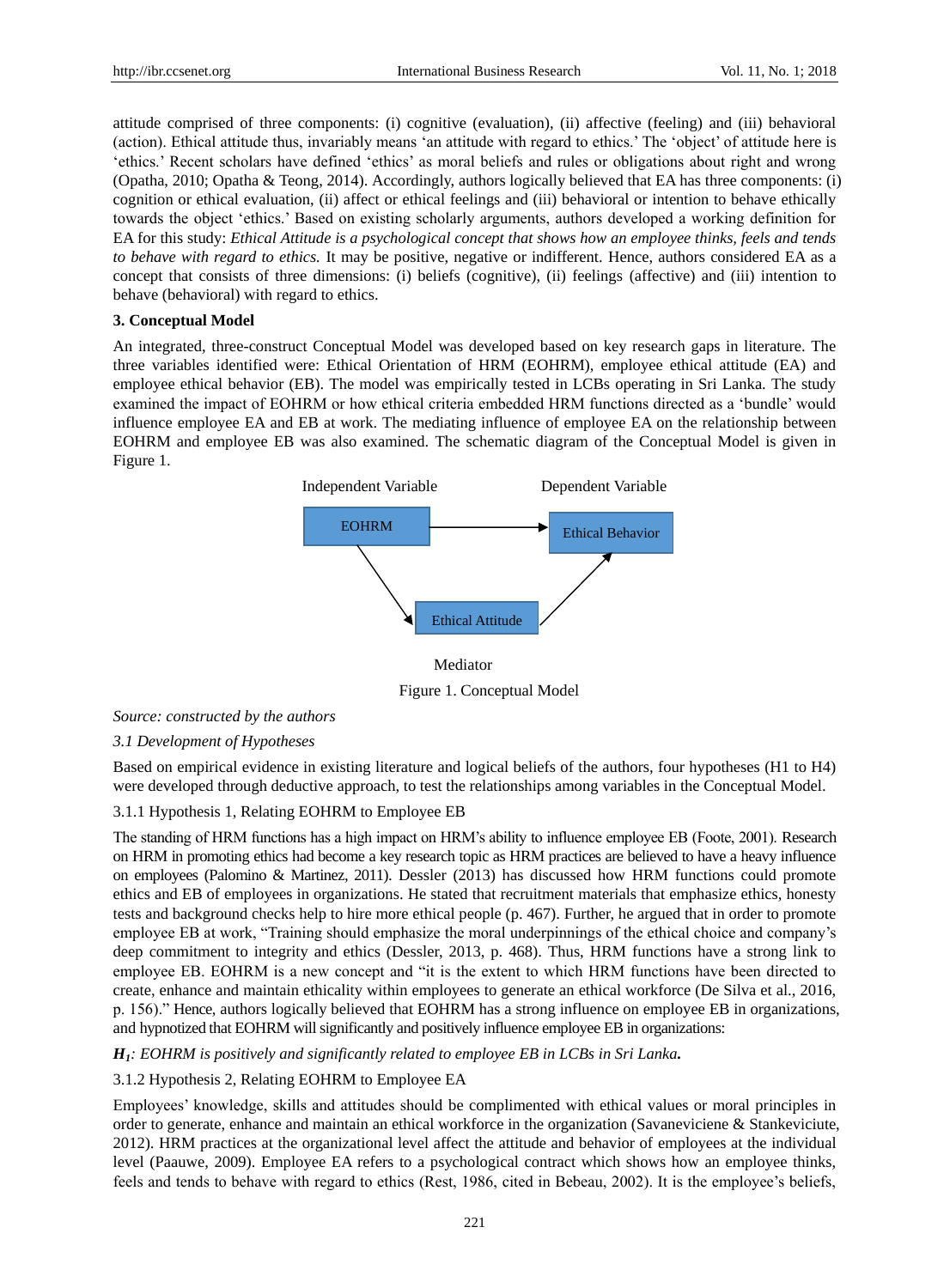feelings and the tendency to behave towards ethics. When the employee's beliefs, feelings and intending to behave towards ethics are optimistic, the employee has a 'positive ethical attitude.' Further, ethical criteria embedded Recruitment and Selection functions ensure that the organization gets the right employees in terms of ethics. In other words, Recruitment and Selection that are concerned with ethicality of job candidates ensure that selected job candidates are people who have a 'positive' pre-disposition or inclination to ethics. Moreover, ethical criteria embedded Induction and Training & Development functions generate a 'positive attitude' within the employee for proper adherence to ethics. Well-inducted and trained employees on ethics, therefore, expected to have a persistent tendency to believe, feel and behave in a 'positive' manner towards ethics. These logical arguments contributed towards the development of the second hypothesis of the study:

# *H2: EOHRM is positively and significantly related to employee EA in LCBs in Sri Lanka.*

# 3.1.3 Hypothesis 3, Relating Employee EA to Employee EB

Attitudes of individuals have a significant impact on their behavior (Opatha, 2015). Traditional Cognitive Model of attitudes describes attitudes as a process, in which people logically calculate their feelings towards the attitude 'object,' in this position the object being 'ethics.' It is based on an analysis of their beliefs which will predict feelings, behavioral intensions, and behavior (McShane, Glinow & Sharma, 2008). According to Attitude Behavior Correspondence (ABC) Model, generally attitudes predict behavior and therefore, attitude and behavior are closely linked (Nelson & Quick, 1997). The employee who is having a 'positive' attitude to ethics can be expected to engage in 'positive' ethical behavior. Assuming that there are no mediating or moderators influences to cancel the 'attitude–behavior' relationship, it is argued that employee EA influences positively and significantly on employee EB. Accordingly, the third hypothesis of the study H3 was formulated:

*H3: Employee EA is positively and significantly related to employee EB in LCBs in Sri Lanka.* 

## 3.1.4 Hypothesis 4, Mediating Impact of Employee EA on the Link: EOHRM and Employee EB

Employee EA (mediating variable) surfaces between the time EOHRM (independent variable) activates to influence employee EB (dependent variable) of the study. Employee EA has a temporal time dimension to EOHRM. Authors believe that the impact of EOHRM on employee EB follows through the employee EA. Thus, on a time line EOHRM operates at time one  $(T_1)$ , next the employee EA activates at time two  $(T_2)$  and finally, the employee EB will activate at time three  $(T_3)$ . Authors logically believed that the employee EA will help to explain the influence of EOHRM on the employee EB. This logical belief directed towards the final hypothesis of the study:

# *H4: The relationship between EOHRM and employee EB is significantly mediated by employee EA.*

## **4. Methodology**

## *4.1 Study Design*

The study examined how EOHRM will influence employee EB through employee EA. The type of investigation was correlational. Primary data were collected at a single point of time. Hence the time horizon was cross-sectional (Sekeran & Bougie, 2016). The population of the study comprised the total senior and middle level managers working in 11 domestic LCBs operating in Sri Lanka. A stratified random sample of 550 senior and middle level managers was selected from 11 homogeneous LCBs, out of a total of 13 LCBs (The Central Bank of Sri Lanka, Annual Report 2016). A pre-tested, original structured questionnaire (with 5-point Likert Scale) was used to collect primary data, through the respective Human Resource departments of the banks. The researcher's interference on the primary data collection was thus minimal. Authors measured the "observed" behaviors of EA and EB of employees through the senior and middle level managers of respective LCBs, rather than measuring "employees' self-reported" behavior. This minimized the likely social desirability bias error in the study.

## *4.2 Instrument and Measures*

The three variables in the Conceptual Model, EOHRM, EA and EB, were measured using multi-item interval scales developed by the authors, and validated prior to final data collection. The variables were carefully conceptualized and operationalized based on previous literature/theories, to develop the individual measurement instruments. The dimensions and elements of variables presented in Table 1 were used to develop the multi-item individual measurement instruments. The elements were used to develop question items, in order to capture primary data from participants. The responses were captured on a 5-point Likert scale, scores ranging from 1 to 5 as strongly disagree (1), disagree (2), neither agree nor disagree (3), agree (4) and strongly agree (5), respectively.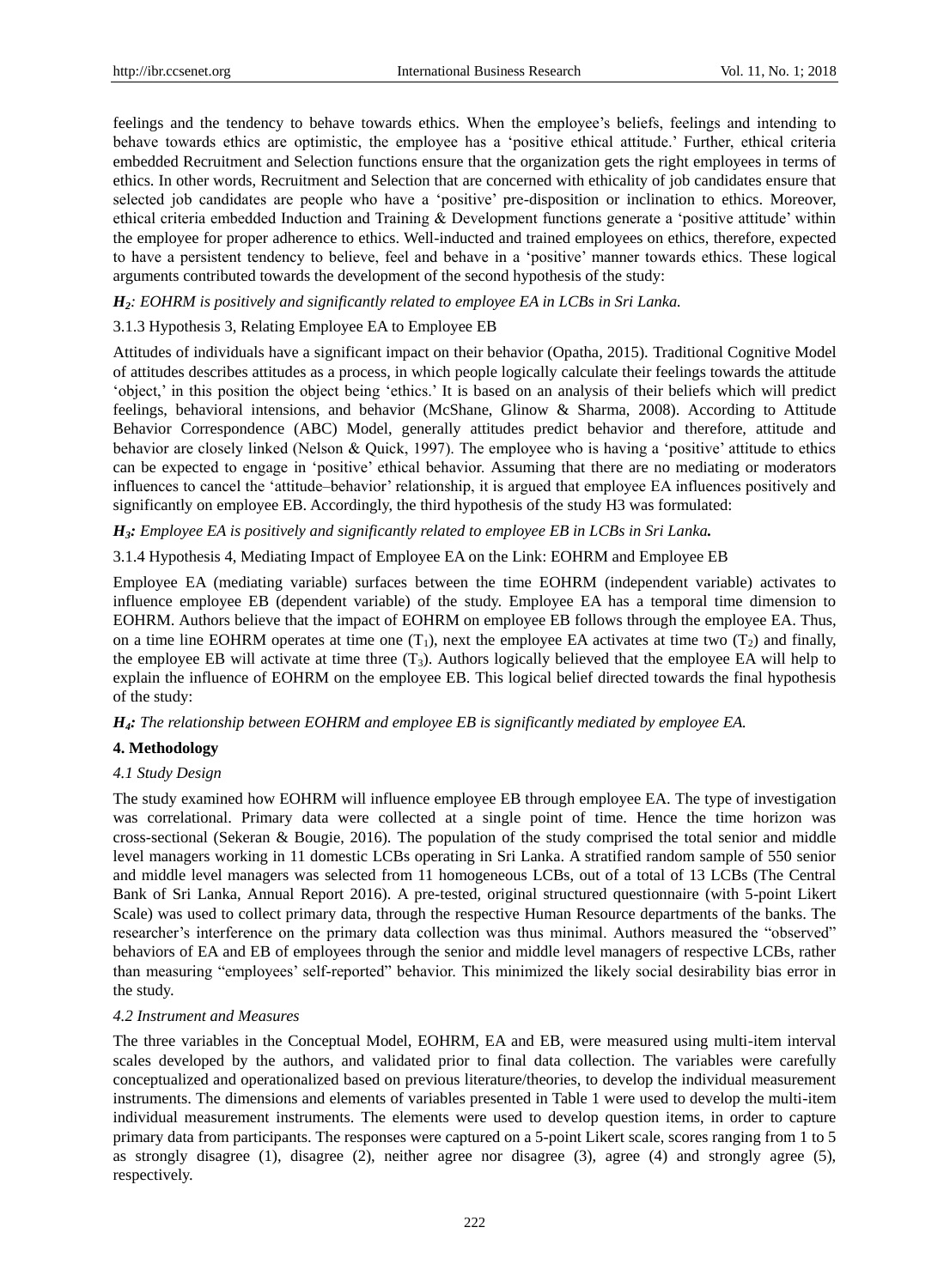Table 1 gives the dimensions and elements of variables for developing individual measurement instruments.

#### **Table 1. Dimensions and Elements of variables for development of measurement instruments**

#### 1) **Ethical Orientation of HRM (EOHRM) – 27 Questions**

(Sources: Jackson & Schuler, 1995; Opatha, 2009; Dessler, 2013; Armstrong & Taylor, 2014; De Silva et al., 2016)

| <b>Dimensions</b>     | <b>Elements</b>                                                                                        |
|-----------------------|--------------------------------------------------------------------------------------------------------|
| Acquire               | Ethical criteria embedded HR functions: Job Analysis, Recruitment, Selection, Hiring and Induction     |
| Develop               | Ethical criteria embedded HR functions: Performance Evaluation and Training & Development              |
| Retain                | Ethical criteria embedded HR functions: Pay Management, Incentives Management, Welfare                 |
|                       | Management, Management of Promotions, Discipline Management and Grievance Management                   |
| 2)                    | Ethical Behavior $(EB) - 12$ Questions                                                                 |
|                       | (Sources: Rest, 1986, cited in Bebeau, 2002; Kish-Gephart et al., 2010; Al-Taweel, 2015)               |
| <b>Dimensions</b>     | <b>Elements</b>                                                                                        |
| Ethical               | Identifying and expressing emotions and Taking perspective of others.                                  |
| Sensitivity           |                                                                                                        |
| Ethical               | Developing Ethical Reasoning skills, Using Codes and identifying judgement criteria, Following ethical |
| Judgement             | role models in decision-making and Choosing a decision among several possible alternatives             |
| Ethical               | Developing ethical Identity and Integrity and Making peace and cooperating                             |
| Motivation            |                                                                                                        |
| <b>Ethical Action</b> | Developing courage, communicating well and Taking initiative as a Leader.                              |
| 3)                    | Ethical Attitude $(EA) - 6$ Questions                                                                  |
|                       | (Sources: Opatha, 2015; Armstrong & Taylor, 2014; Robbins et al., 2014; Opatha, 2010; Opatha & Teong,  |

| 2014) |  |
|-------|--|

| ---                                                                                                                                 |                                                                                                       |
|-------------------------------------------------------------------------------------------------------------------------------------|-------------------------------------------------------------------------------------------------------|
| <b>Dimensions</b>                                                                                                                   | <b>Elements</b>                                                                                       |
| <b>Ethical Belief</b>                                                                                                               | Cognitive aspects (believing in ethics or showing respect for ethics)                                 |
| <b>Ethical Feelings</b>                                                                                                             | Affective aspects (feel for ethics or being positively sensitivity for ethics)                        |
| Intention to                                                                                                                        | Behavioral aspects (genuine interest to behave ethically or strong intensions to discourage unethical |
| behave ethically                                                                                                                    | behavior)                                                                                             |
| $\mathbf{C}$ and $\mathbf{D}$ and $\mathbf{D}$ and $\mathbf{D}$ and $\mathbf{D}$ and $\mathbf{D}$ and $\mathbf{D}$ and $\mathbf{D}$ |                                                                                                       |

*Source: Developed by the authors*

The Final questionnaire had 45 questions combining the three individual instruments. In addition to the 45 questions, there were eight questions to capture demographic variables of the respondents such as gender, age, highest qualification, designation category etc. The final questionnaire was pre-tested and validated, prior to using in the primary data collection.

## *4.3 Instrument Reliability and Validity*

The internal consistency of the three instruments were determined by examining the coefficient alpha values, on the dimensions first and then on the construct, separately (Cronbach, 1951). The instruments had high degree of internal consistency reliability, with Cronbach's Alpha above 0.70 (Nunnaly, 1978). The respective alpha values of the individual instruments were EOHRM (27 items): 0.922; Ethical Behavior (12 items): 0.909 and Ethical Attitude (6 items): 0.908. In addition, a 'scale validation' procedure was performed through analysis of inter-item correlation, analysis of item-total correlations and factor analysis, to identify any weakly performing items for the respective instruments. Exploratory Factor Analysis (EFA) was performed to ensure uni-dimensionality of the instruments in order to ensure Construct Validity. Under the KMO & Barett's Test of Sphericity, the three instruments had Kaiser-Meyer-Olkin (KMO) values above .5 (p>0.05), which ensured that the sample size was adequate to perform the Factor Analysis (William, Onsman & Brown, 2010). The results of the EFA with Principal Component Analysis (PCA) of the instruments revealed high factor loadings of items ranging from 0.463 to 0.896. Further, factors together in each individual instrument explained high variances: EOHRM – 61%; EB – 58.95% and EA – 69.6%. This ensured that all items in the three individual instruments performed well. Construct Validity of the instruments were established. As there were no weakly performing items, all items in the final questionnaire were retained for the final data analysis.

## *4.4 Data Analysis Techniques*

Statistical Package for Social Sciences (SPSS) Version 23.0 was used to analyze the 360 (65%) usable primary data received. According to methods suggested by Sekeran and Bougie (2016), the data received were coded and cleaned, before the final statistical analysis. This step was necessary to attend to any missing values and outliers to ensure accuracy of the conclusions drawn from the study (Sekeran & Bougie, 2016). Descriptive statistics of the three main variables and eight demographic variables were obtained. As the correlation tests were parametric,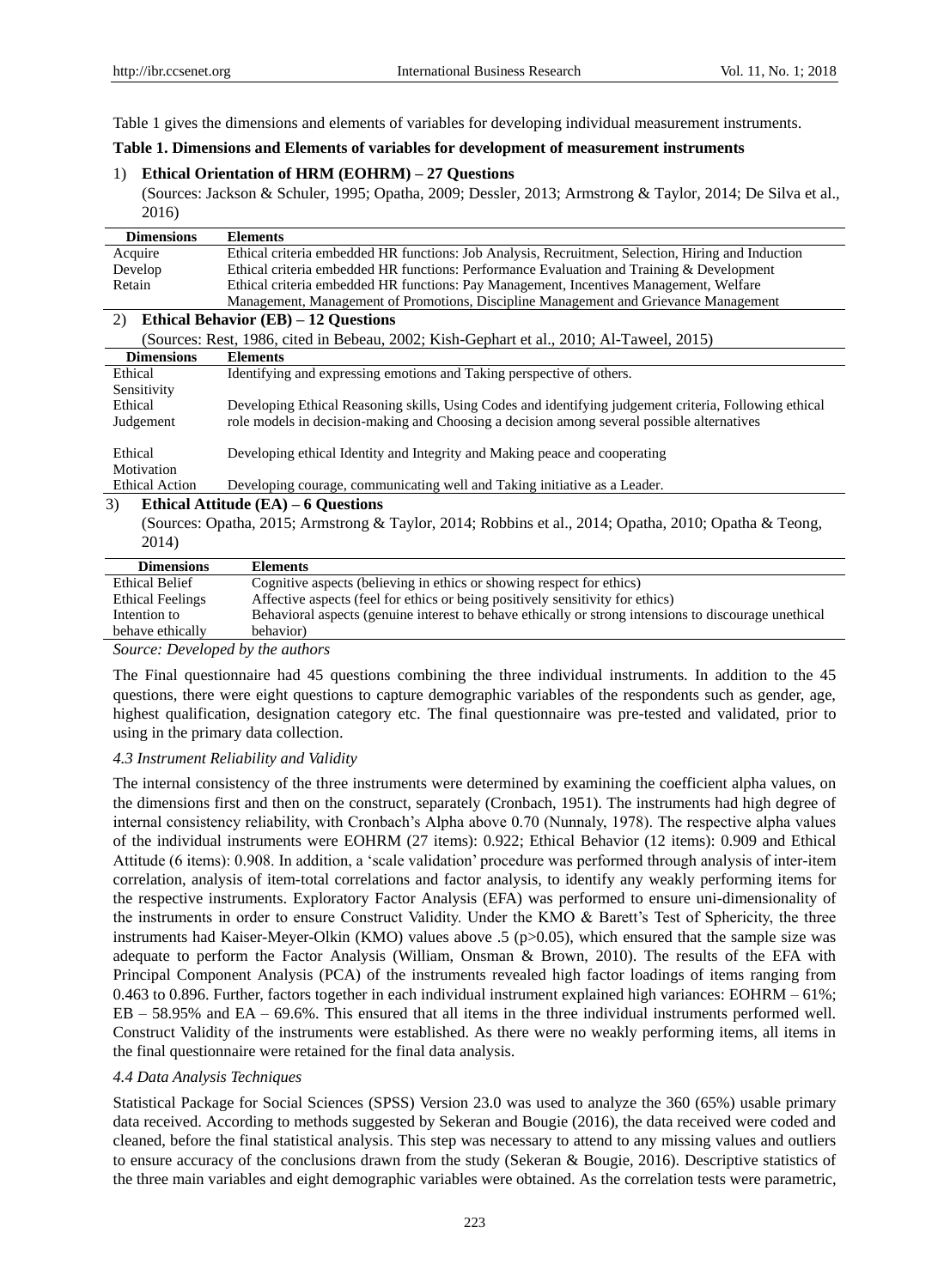data were tested for normality and linearity to satisfy the required conditions reasonably.

The first three hypotheses of the study (H1, H2 and H3) were examining relationships between variables. The Pearson Product-Moment Correlation technique was used to test the linear relationships between the variables in each of these three hypotheses: H1, H2 and H3. As the formulated alternate hypotheses were directional, the 'one-tail' test was performed. The fourth and final hypothesis, H4, examined the mediating effect of employee EA on the relationship between EOHRM and employee EB. Multiple Regression analysis and procedures recommended by Baron and Kenny (1986) and Frazier, Tix and Barron (2004) were used to test the mediating relationship in hypothesis, H4.

# **5. Results**

# *5.1 Demographic Descriptions of the Sample*

The 360 usable responses (65%) were used in the final data analysis. Responses included 63 % male and 37 % female senior and middle level managers from 11 LCBs. There were 54 % senior managers and 46 % middle level managers. Majority of the managers (77 %) were above 40 years. Most of the managers had either professional qualifications (34%) or postgraduate qualification (28%), and 12% had both qualifications. Half of the managers (51%) had over 15 years of experience in their current banks. This included managers (25%) who were with their present bank for over 25 years. Majority of the respondents (62%) were from domestic private banks and others were from domestic State banks (38%). Majority (77 %) of the respondents were from LCBs in business for over 30 years. The balance 20% was from banks that had been in business for 20 – 30 years.

# *5.2 Testing of Hypotheses*

The Pearson Product-Moment Correlation technique (one-tail test) was used to test the Hypotheses of H1, H2 and H3. The regression coefficient values were examined at the significance level of  $p < 0.01$ . The individual statistical results of hypotheses H1, H2 and H3 are given in Table 2, Table 3 and Table 4, respectively.

# 5.2.1 Hypothesis H1, Relating EOHRM to Employee EB

Table 2. Correlation between EOHRM and employee EB

|              |                                        | Employee EB |  |
|--------------|----------------------------------------|-------------|--|
| <b>EOHRM</b> | <b>Pearson Correlation Coefficient</b> | $0.494**$   |  |
|              | Sig. $(1 - \text{tailed})$             | 0.000       |  |
|              | N                                      | 360         |  |
|              | - - - -                                |             |  |

## *Source: survey data, 2017*

Hypothesis H1 stated that '*EOHRM is positively and significantly related to employee EB in LCBs in Sri Lanka.*  The statistical results of Pearson Product-Moment Correlation technique indicated a Correlation Coefficient value of 0.494\*\* (sig. at 0.01) for this relationship (Table 2). The statistical results justified that there exists a positive and significant relationship between EOHRM and employee EB in LCBs in Sri Lanka. Hence, hypothesis H1 was substantiated. In other words, EOHRM or ethical criteria embedded HRM functions directed as a 'bundle' will positively and significantly influence employee EB in LCBs in Sri Lanka.

# 5.2.2 Hypothesis H2, Relating EOHRM to Employee EA

Table 3. Correlation between EOHRM and employee EA

|       |                                        | Employee EA |  |
|-------|----------------------------------------|-------------|--|
| EOHRM | <b>Pearson Correlation Coefficient</b> | $0.432**$   |  |
|       | $Sig. (1-tailed)$                      | 0.000       |  |
|       |                                        | 360         |  |
|       | - - - -                                |             |  |

*Source: survey data, 2017*

Hypotheses H2 predicted a positive and significant relationship between EOHRM and employee EA. The results of Pearson Product-Moment Correlation technique indicated a Correlation Coefficient value of 0.432\*\* (sig. at 0.01) for the relationship between EOHRM and employee EA (Table 3). The statistical results justified that there exists a positive and significant relationship between EOHRM and employee EA. The hypothesis H2 was statistically accepted. This indicated that ethical criteria embedded HRM functions directed as a 'bundle' will positively and significantly influence employee EA in LCBs in Sri Lanka.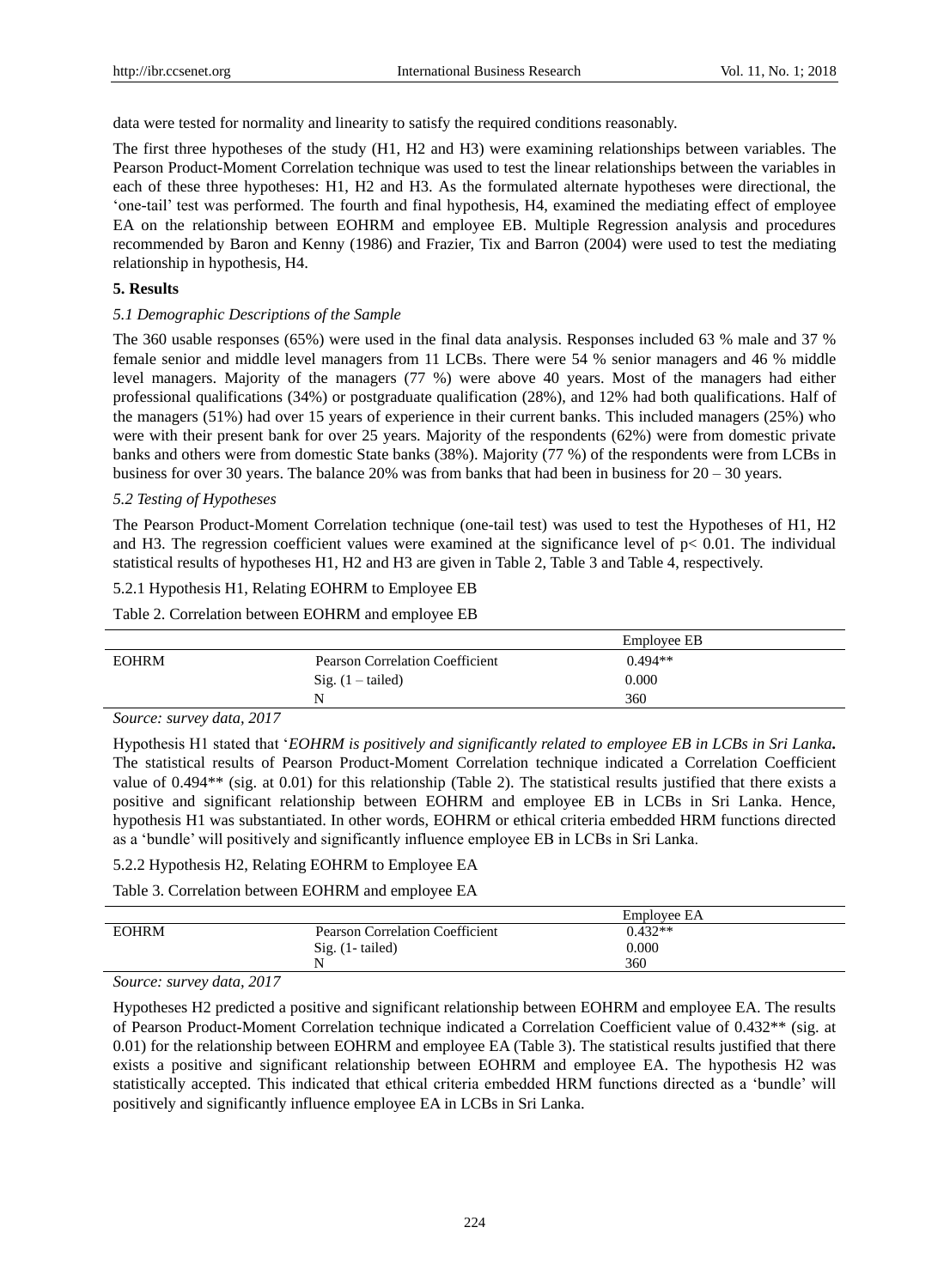# 5.2.3 Hypothesis H3, Relating Employee EA to Employee EB

# Table 4. Correlation between employee EA and employee EB

|             |                                        | Employee EB |  |
|-------------|----------------------------------------|-------------|--|
| Employee EA | <b>Pearson Correlation Coefficient</b> | $0.573**$   |  |
|             | Sig. $(1 - \text{tailed})$             | 0.000       |  |
|             |                                        | 360         |  |

# *Source: survey data, 2017*

Hypothesis H3 forecasted a positive and significant relationship between employee EA and EB. The statistical results of Pearson Product-Moment Correlation technique (one-tail test) reported a correlation coefficient value of 0.573\*\* (sig. at 0.01) for the relationship between employee EA and EB (Table 4). Thus, the statistical results substantiated that a positive and significant relationship exists between employee EA and employee EB with a 99% confidence level. The hypothesis H3 was statistically established.

5.2.4 Hypothesis H4, Mediating Impact of Employee EA on the Link: EOHRM and Employee EB

The hypotheses H4 in the mediation model was tested using multiple regression technique, as recommended by Frazier, Tix and Barron (2004). The process had four steps: Step 1: to show that there exists a significant relation between predictor and outcome; Step 2: to show that the predictor is related to the mediator; Step 3: to show that the mediator is related to the outcome, and Step 4: to show that the strength of the relationship between predictor and outcome is significantly reduced when the mediator is added to the model.

The statistical results of Step 1 indicated a regression coefficient of the effect of EOHRM (Predictor) on employee EB (Outcome) was  $0.439$  (sig.  $p < 0.000$ ). The requirement in Step 1 was met. In Step 2, it was required to establish that EOHRM (predictor) is significantly related to the employee EA (mediator). In order to establish this, regressing employee EA on EOHRM was performed and the regression coefficient value for this relationship was  $0.407**$  (sig. p < 0.000). The requirement for mediation in Step 2 was met.

In order to fulfill the requirements in Step 3 and Step 4, employee EB (Outcome) was regressed concurrently on both employee EA (mediator) and EOHRM (Predictor). The regression coefficient value associated with the relationship between employee EA (mediator) and employee EB (Outcome), controlling for EOHRM (Predictor) was 0.540 (sig. p < 0.000). The requirement for mediation in Step 3 was met. The third regression equation also provided an estimate of the relation between EOHRM (Predictor) and employee EB (Outcome) while controlling for employee EA, the mediator. The above statistical results of the four steps are presented in Table 5.

| Testing steps in the mediation model | B         | Sig.  |
|--------------------------------------|-----------|-------|
| Step 1                               |           |       |
| Outcome: EB                          | $0.439**$ | 0.000 |
| Predictor: EOHRM                     |           |       |
| Step 2                               |           |       |
| Mediator: EA                         | $0.407**$ | 0.000 |
| Predictor: EOHRM                     |           |       |
| Step 3                               |           |       |
| Mediator: EA                         | $0.540**$ | 0.000 |
| Outcome: EB                          |           |       |
| Step 4                               |           |       |
| Outcome: EB (Path C')                | $0.269**$ | 0.000 |
| Mediator: EA                         |           |       |
| Predictor: EOHRM                     |           |       |
| $*** - 0.01$                         |           |       |

Table 5. Testing the mediator effect of employee EA on the relationship between EOHRM and EB

\*\*p  $< .001$ .

*Source: survey data, 2017*

According to Frazier et al. (2004), in a mediation model when path C' is zero there is complete mediation, and otherwise it is a partial mediation. Path C' is the relationship between predictor and outcome in the mediation model. In this study path C' was 0.269 (sig.  $p < 0.000$ ). The strength of the relationship between predictor (EOHRM) and outcome (employee EB) got significantly reduced, when the mediator (employee EA) was added to the model. Further, the statistical results indicated that the value of Path C' is not zero but 0.269. The mediation effect of EA on the relationship between EOHRM and EB is thus partial. Hypothesis H4 was substantiated. The statistical results established that employee EA is a significant partial mediator on the relationship between EOHRM and employee EB in LCBs operating in Sri Lanka.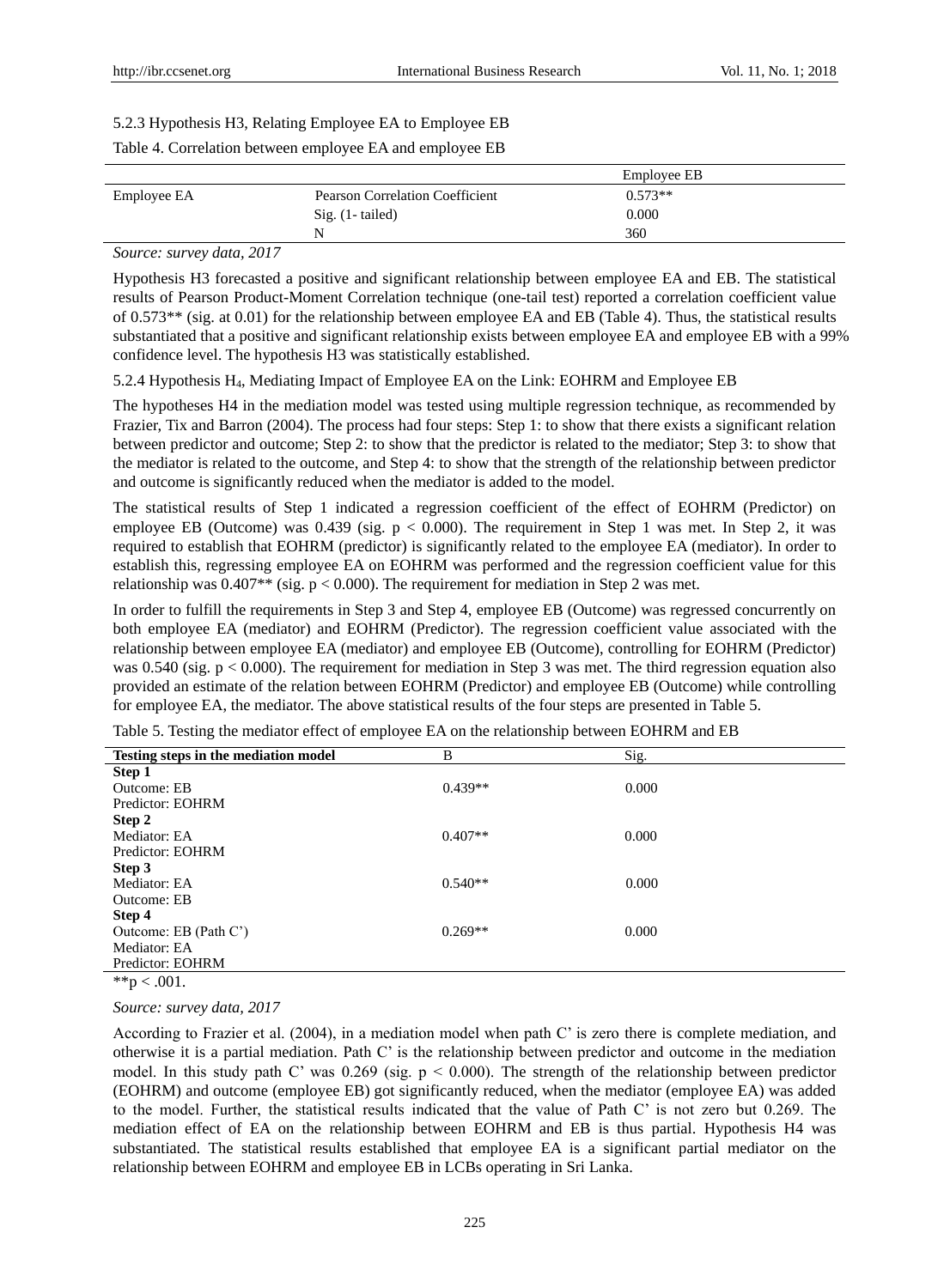The statistical results substantiated the four hypotheses:  $H_1$ ,  $H_2$ ,  $H_3$  and  $H_4$ . Statistical relationships among variables in the Conceptual Model were positive and significant at the 0.001 level, as depicted in Figure 2. Hence, the Conceptual Model of the study (Figure 1) has been supported.

Independent Variable (Predictor) Dependent Variable (Outcome)



Figure 2. Conceptual Model (mediation): statistical relationships between variables

# **6. Discussion and Conclusion**

# *6.1 Summary of Findings*

The study developed an integrated original Conceptual Model, formulated four hypotheses (H1, H2, H3 and H4) on hypothetic-deductive approach, and tested empirically in the Sri Lankan banking industry, to address three specific research problems through three specific research objectives:

*Objective 1: To empirically investigate the relationship between EOHRM and employee EB (tested through H1).*

The statistical results indicated that EOHRM was positively and significantly related to employee EB (Table 2). In other words, ethical criteria embedded HRM functions directed as a 'bundle' positively and significantly influence employee EB in LCBs operating in Sri Lanka.

*Objective 2*: *To empirically investigate the link between EOHRM and employee EA* (*tested through H2*).

The EOHRM was positively and significantly related to employee EA (Table 3). Thus, ethical criteria included HRM functions positively and significantly influence employee EA in LCBs in Sri Lanka.

# *Objective 3*: *To examine the mediating effect of employee EA on the link: EOHRM and employee EB (tested through H3 and H4).*

The employee EA was positively and significantly related to employee EB (Table 4). The statistical results of the mediation analysis (Table 5) revealed that employee EA significantly and partially mediated the relationship between EOHRM and employee EB (0.269, p<.001). Employee EA is a significant, partial mediator on the link: EOHRM and employee EB in Sri Lankan LCBs.

# *6.2 Originality and Contribution to the Existing Literature*

In contrast to the long-established, existing focus of ethical orientation of HRM on the 'social/wellbeing' aspect of employee, this study empirically explored another facet of the ethical dimension of HRM through ethical orientation or HRM or EOHRM. It is a novel concept in HRM literature, yet to be exposed in theoretical/empirical research (De Silva & Opatha, 2015; De Silva et al, 2016). The study examined how EOHRM or ethical criteria embedded HRM functions directed as a 'bundle' would enhance employee EA and EB at work. The findings of the study are original. Authors bridged the knowledge gap in literature to a significant extent, by achieving the research objectives.

Further, the Conceptual Model (Figure 1) is an original model that has not been formulated theoretically and tested empirically in previous research, definitely in the Sri Lankan and Asian literature, and perhaps globally. The model has its originality in explaning two important dynamics of employee EB in organizations, i.e., Ethical Orientation of HRM (EOHRM) and employee EA at work. In a recent case study conducted in India (Jha, et al., 2017), the researchers suggested that "the HRS [Human Resource Systems] need to incorporate the ethical dimension in their processes and procedures as they shape the perception of employees about ethical standards of the organization" (p. 21). The present study bridged this critical knowledge gap by empirically examining how EOHRM would impact on ethicality of employees, towards employee EA and EB at work. Further, the authors bridged a vital methodological/contextual gap in literature too, by developing original, validated measurement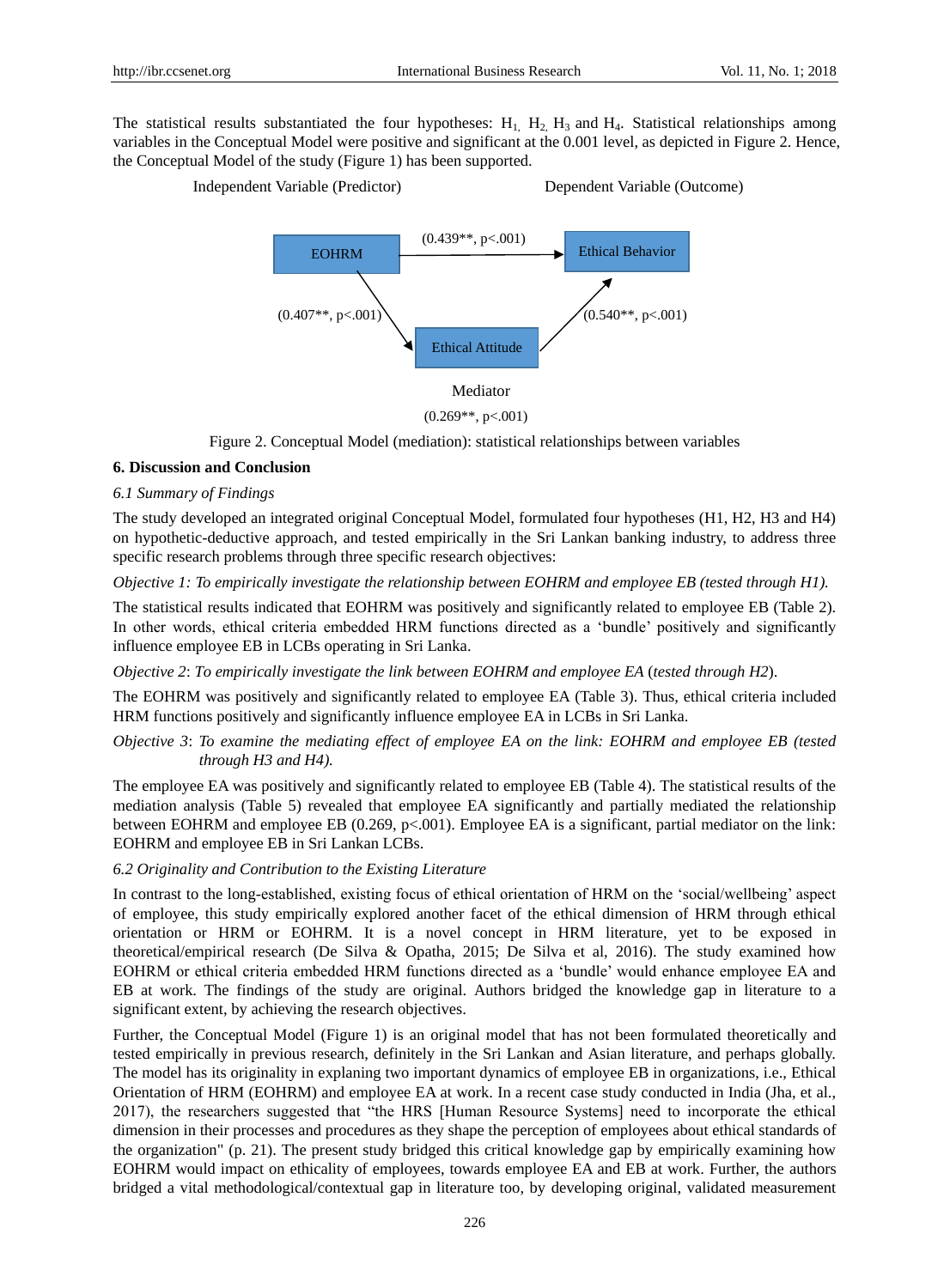instruments for the constructs EOHRM, employee EA and employee EB in organizations.

#### *6.3 Managerial Implications*

The results revealed innovative, vital managerial implications, how ethically oriented HRM functions could enhance ethicality within employees, towards employee EA and EB. Further, it was found that employee EA plays a vital role as a mediator on the relationship between EOHRM and employee EB at work. Organizations that wish to ensure their employees behave ethically, first need to enhance employee EA through EOHRM. This is possible by embedding ethical criteria into HRM functions and directing them as a 'bundle', instead of traditionally using one or two individual HRM functions in isolation, such as Induction or Training & Development, to inculcate ethics into employees. These are hopefully vital managerial implications for the Banking Sector in Sri Lanka, and perhaps globally.

## *6.4 Research Limitations and Directions for Further Research*

This study was limited to the banking industry in Sri Lanka, considering the value of the study in the banking context in authors' home country. Authors recommend, future local and global studies should explore ethical orientation of HRM or EOHRM in different study settings: different industries, different organizational settings, different countries, different economic systems and in different time periods of an organization's life cycle. This is a cross sectional study in the time horizon, thus a longitudinal study is recommended to identify any causality among the constructs. Authors followed the quantitative method. Future studies may use qualitative, case study, mixed methods etc., to explore this novel construct: EOHRM. This study examined the influence of only one mediating variable, employee EA, on the relationship between EOHRM and employee EB. In future research, the impact of other mediating and moderating variables, such as individual and situational factors, on the above relationship could be examined.

#### **References**

- AL-Taweel, (2015). Developing Rest's Model to Examine the Relationship between Ethical Accounting Education and International Education Standard. *International Journal of Business and Social Science*, *6*(11), 8-17.
- Armstrong, M., & Taylor, S. (2014). *Armstrong's handbook of management and leadership: developing effective people skills for better leadership and management*. Kogan Page Publishers.
- Askew, O. A., Beisler, J. M., & Keel, J. (2015). Current Trends of Unethical Behavior within Organizations. *International Journal of Management & Information Systems*, *19*(3), 107-113. https://doi.org/10.19030/ijmis.v19i3.9374
- Baker, T. L., Hunt, T. G., & Andrews, M. C. (2006). Promoting ethical behavior and organizational citizenship behaviors: The influence of corporate ethical values. *Journal of Business Research*, *59*(7), 849-857. https://doi.org/10.1016/j.jbusres.2006.02.004
- Baron, R. M. & Kenny, D. A. (1986). The moderator–mediator variable distinction in social psychological research: Conceptual, strategic, and statistical considerations. *Journal of personality and social psychology*, *51*(6), 1173. https://doi.org/10.1037/0022-3514.51.6.1173
- Bebeau, M. J. (2002). The defining issues test and the four component model: Contributions to professional education. *Journal of Moral Education*, 271-295. https://doi.org/10.1080/0305724022000008115
- Cronbach, L. J. (1951). Coefficient alpha and the internal structure of tests. *Psychometrika, 16,* 297-334. https://doi.org/10.1007/BF02310555
- Curtis, G. (2008). The financial crisis and the collapse of ethical behavior. *Greycourt White Paper*, *44*.
- De Silva, V. A., & Opatha, H. H. D. N. P. (2015). Role of ethical orientation of HRM in establishing an ethical organizational culture: A literature review and implications, In 12th International Conference on Business Management (ICBM), December, 2015. https://doi.org/10.2139/ssrn.2699792
- De Silva, V. A., Opatha, H. H. D. N. P., & Gamage, A. S. (2016). Towards Extending the Ethical Dimension of Human Resource Management. *International Business Research, 9*(10), 151. https://doi.org/10.5539/ibr.v9n10p151
- Dessler, G. (2013). *Human Resource Management*. 13<sup>th</sup> Ed. Pearson Education Inc., New Jersey: Prentice-Hall.
- Dunham, R. B. (1984). Organizational Behavior: People and Processes in Management, Homewood, Illinois: Richard D. Irwin, Inc.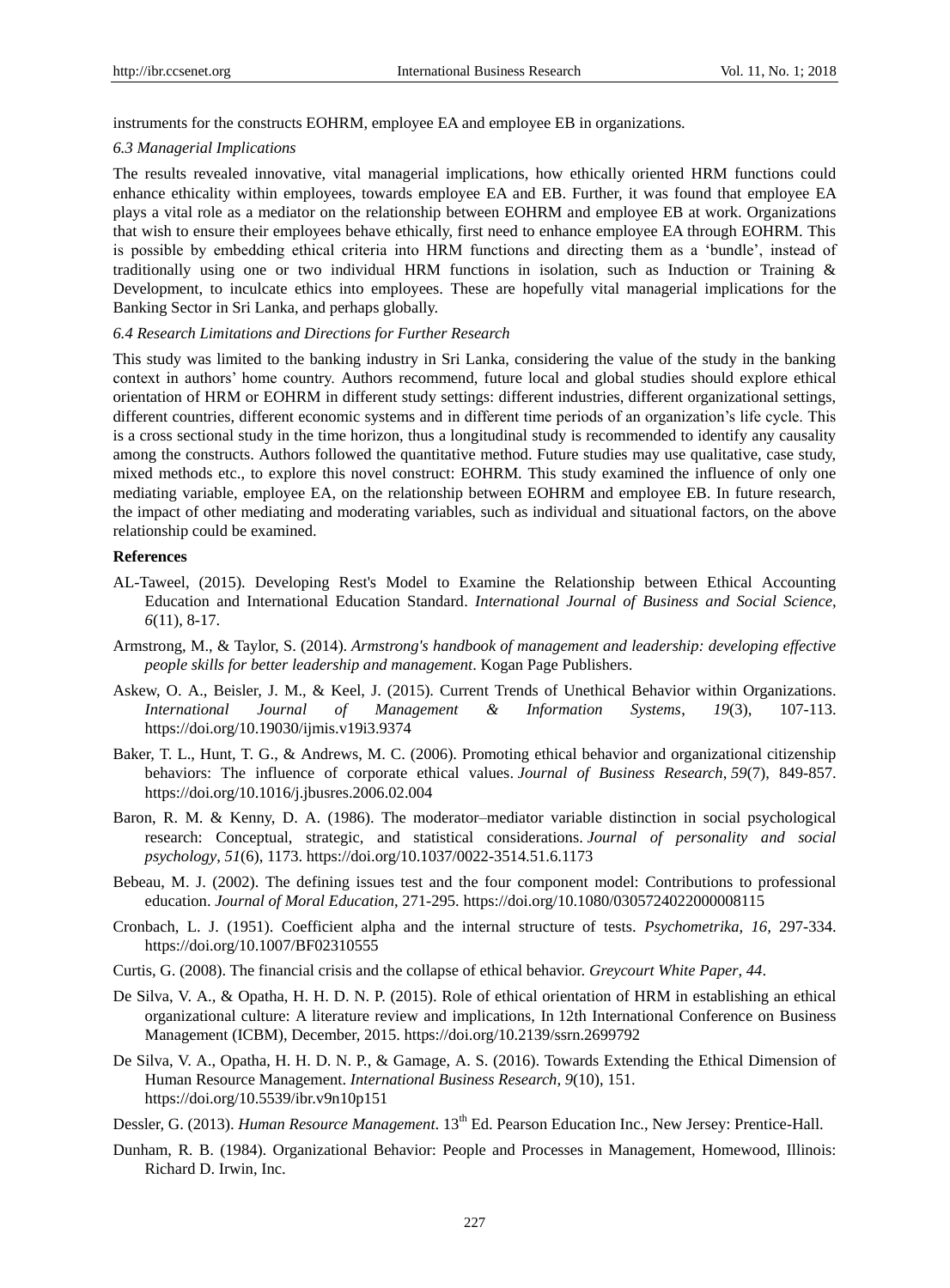- Ferrell, L. G., & Gresham, L. G. (1985). A contingency framework for understanding ethical decision making in marketing. *The Journal of Marketing*, 87-96. https://doi.org/10.2307/1251618
- Finch, G. (2017). Bloomberg. https:/www.bloomberg.com/news/articles/2017-03-02/
- Foote, D. (2001). The question of ethical hypocrisy in human resource management in the UK and Irish charity sectors. *Journal of Business Ethics*, *34*(1), 25-38. https://doi.org/10.1023/A:1011909904150
- Foote, M. F., & Ruona, W. E. A. (2008). Institutionalizing Ethics: A Synthesis of Frameworks and the Implications for HRD. *Human Resource Development Review*, *7*(3), 292-308. https://doi.org/10.1177/1534484308321844
- Frazier, P. A., Tix, A. P., & Barron, K. E. (2004). Testing moderator and mediator effects in counseling psychology research. *Journal of counseling psychology*, *51*(1), 2004, 115. https://doi.org/10.1037/0022-0167.51.1.115
- Greenwood, M. R. (2002). Ethics and HRM: A review and conceptual analysis. *Journal of Business Ethics*, *36*(3), gamage, 261-278. https://doi.org/10.1023/A:1014090411946
- Jackson, S. E., & Schuler, R. S. (1995). Understanding human resource management in the context of organizations and their environments. *Human Resource Management: Critical Perspectives on Business and Management*, *2*, 45-74. https://doi.org/10.1146/annurev.ps.46.020195.001321
- Jha, J. K., Varkkey, B., Agrawal, P., & Singh, N. (2017). Contribution of HR Systems in Development of Ethical Climate at Workplace: A Case Study. *South Asian Journal of Human Resources Management, 4*(1), 106-129.
- Jones, T. M. (1991). Ethical decision making by individuals in organizations: An issue-contingent model. *Academy of management review*, *16*(2), 366-395.
- Kaptein, M. (2011). Understanding unethical behavior by unraveling ethical culture. *Human relations*, *64*(6), 843-869. https://doi.org/10.1177/0018726710390536
- Khan, M. (2014). Ethical human resource management: a critical analysis, BAM2014, *British Academy of Management Conference Proceedings*[. http://eprints.lincoln.ac.uk/16085/1/Ethical%20HRM.pdf](http://eprints.lincoln.ac.uk/16085/1/Ethical%20HRM.pdf)
- Kish-Gephart, J. J., Harrison, D. A., & Treviño, L. K. (2010). Bad apples, bad cases, and bad barrels: meta-analytic evidence about sources of unethical decisions at work. *Journal of applied Psychology*, *95*(1), 1. https://doi.org/10.1037/a0017103
- Lehnert, L., Park, Y. H., & Singh, N. (2015). Research note and review of the empirical ethical decision-making literature: Boundary conditions and extensions. *Journal of Business Ethics*, *129*(1), 195-219. https://doi.org/10.1007/s10551-014-2147-2
- McShane, S. L., Glinow, M. A. V., & Sharma, R. R. (2008). *Organizational Behavior*, New York: McGraw-Hill.
- Nelson, D. L., & Quick, J. C. (1997). *Organizational Behavior: Foundations, Realities, and Challenges*, New York: West Publishing Company.
- Nunnaly, J. (1978). *Psychometric Theory*, 1978, New York: McGraw-Hill.
- Opatha, H. H. D. N. P. (2009). *Human Resource Management: Personnel*. Department of HRM, University of Sri Jayewardenepura, Sri Lanka.
- Opatha, H. H. D. N. P. (2015). *Organizational Behavior: The Human Side of Work,* Department of HRM, University of Sri Jayewardenepura, Sri Lanka.
- Opatha, H. H. D. N. P., & Teong, L. K. (2014). *Enhancing Your Personal Q*, Kedah Darul Aman: University Utara Malaysia, UUM Press.
- Opatha, H. H. D. N. P. (2010). *Personal Quality*. Department of HRM, University of Sri Jayewardenepura, Sri Lanka.
- Paauwe, P. (2009). HRM and performance: Achievements, methodological issues and prospects, *Journal of Management studies*, *46*(1), 129-142. https://doi.org/10.1111/j.1467-6486.2008.00809.x
- Palomino, P., & Mart fiez, R. (2011). Human resource management and ethical behavior: Exploring the role of training in the Spanish banking industry. *Ramon Llull Journal of Applied Ethics*, *2,* 69.
- Robbins, S., Judge, T. A., Millett, B., & Boyle, M. (2014). *Organizational Behavior*, Pearson Higher Education AU.